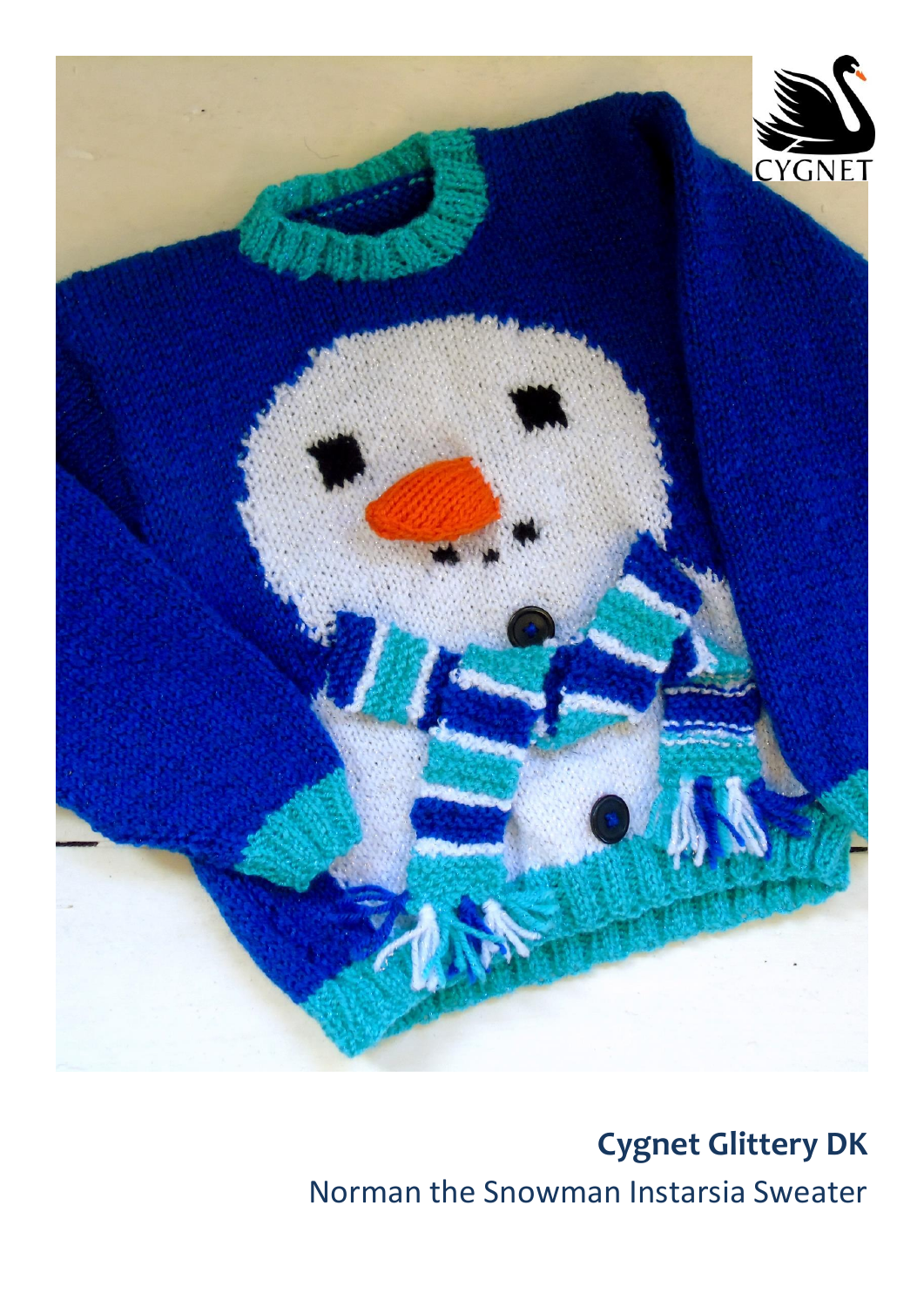#### **Measurements**

| <b>Size</b>                                                    |                  | <b>12-18mths</b>       | 18-24mths       | 2-3 years              | 3-4 years       | 4-5 years      |
|----------------------------------------------------------------|------------------|------------------------|-----------------|------------------------|-----------------|----------------|
| To fit chest                                                   | (in)             | 19                     | 20              | 22                     | 23              | 25             |
|                                                                | (cm)             | 48                     | 50.5            | 53                     | 58.5            | 63.5           |
| <b>Actual chest</b>                                            | (in)             | $22\frac{1}{2}$        | $23\frac{1}{2}$ | 25%<br>$26\frac{1}{2}$ |                 | 28             |
| measurement                                                    | (cm)             | 57                     | 58              | 64                     | 67              | 71             |
| <b>Back neck to hem</b>                                        | (in)             | 12                     | 13 <sub>2</sub> | 14                     | $14\frac{1}{2}$ | 15             |
|                                                                | (cm)             | 30                     | 34.5            | 35.5                   | 37              | 38.5           |
| Sleeve length to                                               | (in)             | $7\frac{3}{4}$         | $8\frac{1}{2}$  | $9\frac{1}{2}$         | 10½             | 11             |
| underarm                                                       | (cm)             | 20                     | 21.5            | 24                     | 26.5            | 28             |
| <b>Materials Snowman</b>                                       |                  |                        |                 |                        |                 |                |
| <b>Cygnet Glittery DK Royal</b><br>$\left(\text{col A}\right)$ | 100 <sub>g</sub> | $\overline{2}$         | 3               | 3                      | 3               | $\overline{4}$ |
| <b>Cygnet Glittery DK White</b><br>$\mathsf{Ice}$ (col B)      | 100 <sub>g</sub> | $\mathbf{1}$           | $\mathbf{1}$    | $\mathbf{1}$           | $\mathbf{1}$    | $\mathbf{1}$   |
| <b>Cygnet Glittery DK</b><br>Turquoise (col C)                 | 100 <sub>g</sub> | $\mathbf{1}$           | $\mathbf{1}$    | $\mathbf{1}$           | $\mathbf{1}$    | $\mathbf{1}$   |
| <b>Needles</b>                                                 |                  | <b>Other materials</b> |                 | <b>Tension</b>         |                 |                |

1 pair of 3.25mm (UK 9/US 5) 1 pair of 4mm (UK 8/US 6)

Scraps of black DK yarn Scraps of orange DK yarn 3 large black buttons

22 sts over 28 rows to 4 inch (10cm) square over stst using 4mm needles

IT IS ESSENTIAL TO WORK TO THE STATED TENSION TO ENSURE THE CORRECT SIZING. If you tension square has less stitches, use a thinner needle, if more, use a thicker needle.

| <b>Abbreviations</b> |                        |                          |                                   |                    |                                                      |             |                     |  |  |  |  |  |
|----------------------|------------------------|--------------------------|-----------------------------------|--------------------|------------------------------------------------------|-------------|---------------------|--|--|--|--|--|
| col<br>k<br>p        | colour<br>knit<br>purl | <i>inc</i><br>foll<br>st | increase<br>following<br>stitches | pm<br>sm<br>ins/cm | Place marker<br>Slip marker<br>inches/centimetres    | patt<br>dec | pattern<br>decrease |  |  |  |  |  |
| rs                   | right side             | w/s                      | wrong side                        | Skpo               | Slip st, knit next, pass slip stitch over knitted st |             |                     |  |  |  |  |  |

#### **Tips on Intarsia**

When changing colour, twist the first colour and the back colour at the back of the work before working the stitch to ensure there isn't a hole in the work.

Don't carry a colour across the back of the work for more than 4 or 5 stitches as this can affect the tension. Instead, wind a bobbin of each colour you are using for each section to keep the work neat at the back.

Work from the bottom of the chart, working each knit row from right to left and each purl row from left to right. Mark off rows that you have worked on to keep track of where you are up to.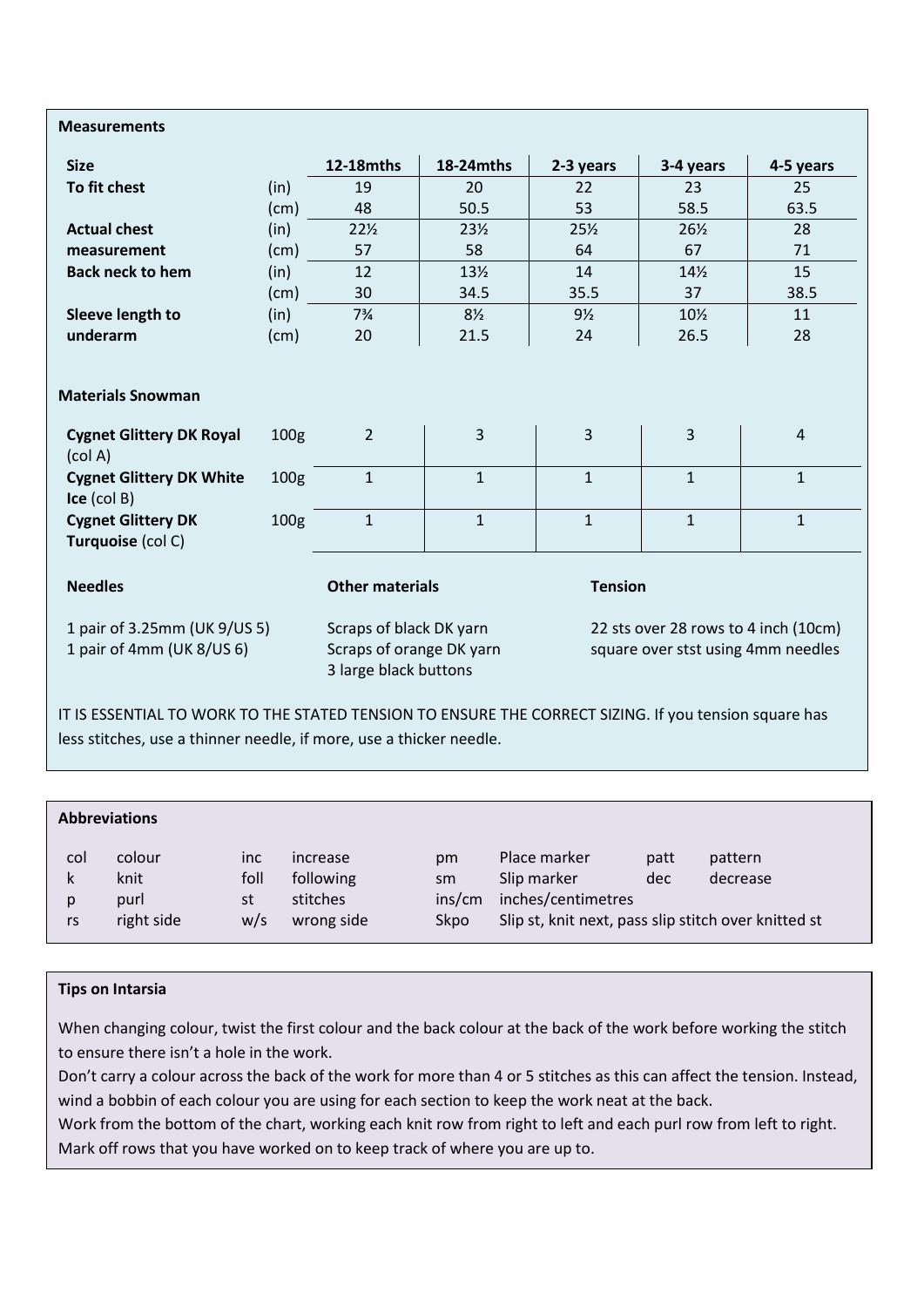#### **BACK**

**With 3.25mm needles and Col C** cast on 62[66:70:74:78]sts **Row 1:** \*k2, p2; rep from \* to last 2 sts, k2 **Row 2:** \*p2, k2; rep from \* to last 2 sts, p2 These two rows set rib pattern. Repeat last two rows 3 more times (8 rows in total). \*\*

#### **Change to 4mm needles and Col**

**A** and continue straight in stst until Back measures 21[22:23:24:25]cm (8¼[8½:9:9½:10]ins), ending with a ws row.

### **Shape Armholes**

**Next row: Cast off 2[3:3:4:4]sts at** beginning of next 2 rows. (58[60:64:66:70]sts) Continue straight in stst until Back measures 34[35:36:37:38]cm (13½[13¾:14:14½:15]ins, ending with a ws row.

**Next row:** cast off 18[19:20:21:22], pm (to mark shoulder) cast off 22[22:24:24:26]sts, pm, cast off 18[19:20:21:22].

#### **FRONT**

Work as for Back to \*\*. **Next row:** k6[8:10:12:14], work 1 st row of chart, k6[8:10:12:14] **Next row:** p6[8:10:12:140, work 2<sup>nd</sup> row of chart in purl, p6[8:10:12:14] Last two rows form patt. Continue in patt until Front measures 21[22:23:24:25]cm (8¼[8½:9:9½:10]ins), ending with a ws row.

#### **Shape Armholes**

**Next row: Cast off 2[3:3:4:4]sts at** beginning of next 2 rows. (58[60:64:66:70]sts), working from Chart as set.

Continue straight in stst to end of chart.

Continue straight in stst until Front measures 28[29:30:31:32.5]cm (11[11½:12:12¼:12¾]ins, ending with a ws row.

#### **Shape Neck**

**Next row:** k24[26:27:28:29], turn. **Next row:** cast off 2 sts, purl to end. (22[24:25:26:27]sts) **Next row:** knit to last 3 sts, k2tog, k1. (21[23:24:25:26]sts) **Next row:** p1, p2tog, purl to end. (20[22:23:24:25]sts) Repeat last two rows once. (19[20:21:22:23]sts) **Next row:** knit to last 3 sts, k2tog, k1. (18[19:20:21:22]sts) Continue straight in stst until Front measures 34[35:36:37:38]cm (13½[13¾:14:14½:15]ins, ending with a ws row. Cast off 18[19:20:21:22]sts

With rs facing, rejoin yarn and cast off 10[8:10:10:12]sts and knit to end. (k24[26:27:28:29]sts) **Next row: purl Next row:** cast off 2 sts, knit to end. (22[24:25:26:27]sts) **Next row:** purl to last 3 sts, p2togtbl, p1. (21[23:24:25:26]sts) **Next row:** k1, ssk, knit to end. (20[22:23:24:25]sts) Repeat last two rows once. (19[20:21:22:23]sts) **Next row:** purl to last 3 sts, p2togtbl, p1. (18[19:20:21:22]sts) Continue straight in stst until Front measures 34[35:36:37:38]cm (13½[13¾:14:14½:15]ins, ending with a ws row.

**SLEEVES (make two) With 3.25mm needles and Col C**, cast on 28[30:32:34:36]sts

**Next row:** \*k2, p2; rep from \* to last 0[2:0:2:0]sts, k[2:0:2:0] **Next row:** p0[2:0:2:0], \*k2, p2; to end Rep last two rows 3 more times (8 rows in total)

**Change to 4mm needles and Col A** and knit next row, increasing 4 sts evenly along row. (32[34:36:38:40]sts) Beginning with a purl row, stst 3 rows. Continue working in stst, inc 1 st at each end of each knit row until

there are 42[44:46:48:50]sts, then every foll  $4<sup>th</sup>$  row until there are 60[60:62:64:66]sts.

Continue in stst without shaping until Sleeve measures 30[31:32:34:34]cm

(12[12¼:12½:13½:½]ins or desired length.

Cast off 3 sts at each end of following 2 rows. (54[54:56:58:60] sts)

Cast off 4 sts at each end of following 2 rows. (46[46:48:50:52] sts) Cast off.

#### **NECKBAND**

Join left shoulder seam. Using 4mm needles and Col C, with rs facing pick up and knit 17[18:18:19:19]sts down left front neck, 10[8:10:10:12]sts across front neck, 17[18:18:19:19]sts up right front neck and 22[22:24:24:26]sts across back neck. (66[66:70:72:76]sts) **Next row:** knit **Next row:** \*k2, p2; rep to last 2[2:2:0:0]sts, k2 **Next row:** p2[2:2:0:0], \*k2, p2; rep to end Repeat last 2 rows once. Cast off loosely in 2x2 rib.